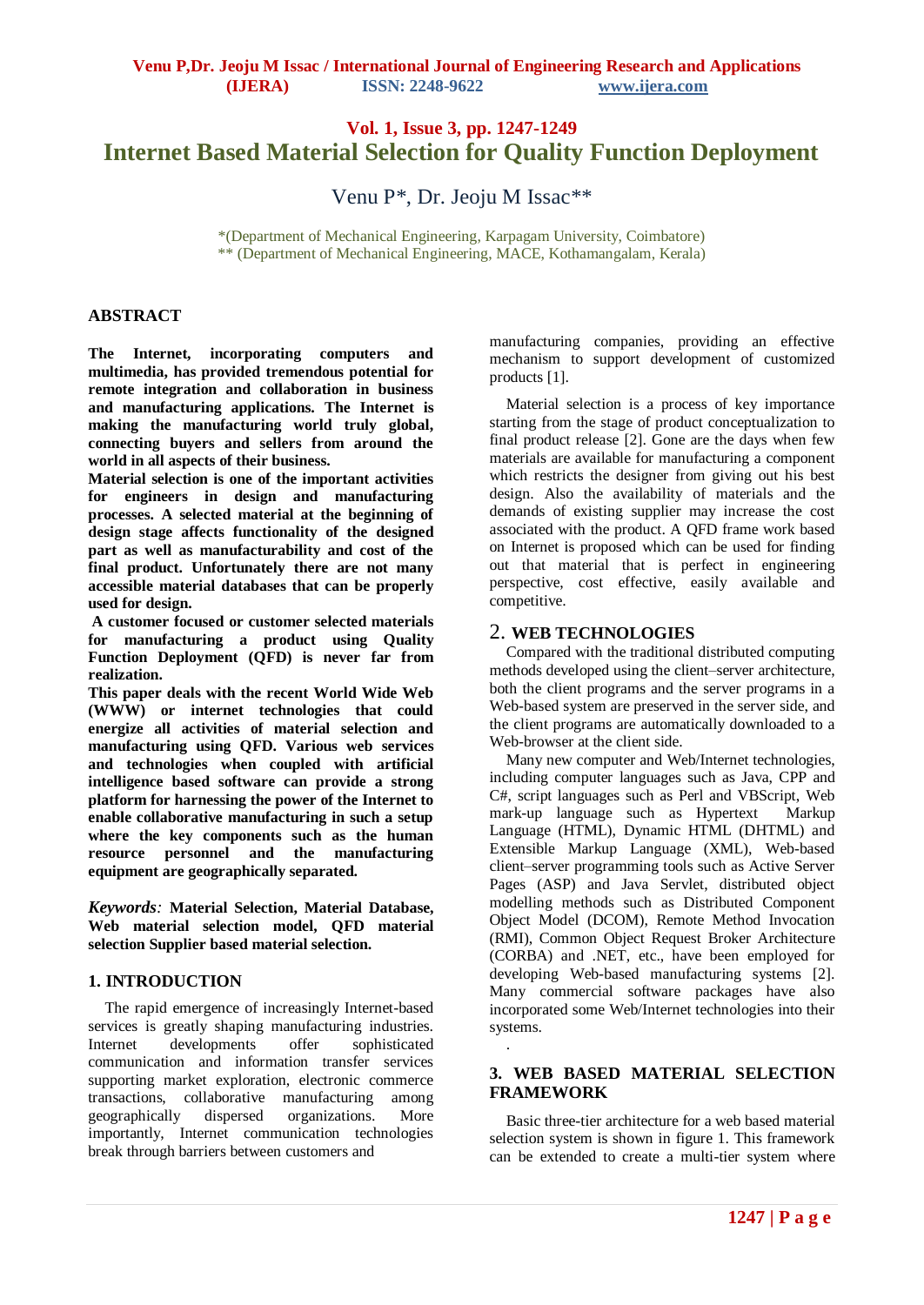# **Venu P,Dr. Jeoju M Issac / International Journal of Engineering Research and Applications (IJERA) ISSN: 2248-9622 www.ijera.com**

# **Vol. 1, Issue 3, pp. 1247-1249**

each and every phase of product design, development and manufacturing can be incorporated.

This architecture starts with various web pages that contain material data, properties and cost associated with it. These are dynamic pages that are created using the above web design and development software discussed in the above paragraph. These pages can be accessed by the web enabled Integrated Development Environment.

This IDE can also access the company's existing material database which will aid in comparing the new material with the existing material used or possessed by the company. The clients depict various prospective suppliers that can quote their supply data with respect to the material selected.



**Fig. 1 Web Enabled Material Selection Framework**

The QFD web material selector is the heart of this system which communicates with the different servers and data bases which are associated with framework.

Updating of new alloys or materials can be done efficiently since www is a space which has no boundary limits.

This framework also allows a company to locate a supplier which can supply the chosen material. It can also give the engineers of the company an idea about where the material is available in the lowest rate thereby avoiding fake charges or cost by local suppliers.

## **3.1 WEB MATERIAL SELECTOR**

 This interface will be complicated in its design and development. This interface should have high communication capabilities. This interface not only communicates to web sites but also to other servers or network to which it has access. This interface or program has to use distributed computing because it has to retrieve data from other servers. This retrieval should be highly secure and should only access the material database. This can be achieved by using packages like DCOM, COM, RMI, CORBA, .NET etc.

#### **4. ISSUES IN THE FRAMEWORK**

In the development of various types of Web-based manufacturing systems, a number of key issues were addressed to improve the functions of the conventional computer-based systems and network-based systems using advanced Web technologies. We classify these key issues into the following four categories: (1) collaboration among product development partners, (2) data modelling, (3) system architecture design and (4) security management. Details of these key issues are discussed in the following subsections.

## **4. 1COLLABORATION AMONG PARTNERS**

Collaboration among different partners/components through the forms of communication, co-ordination, negotiation, etc. plays an important role in distributed systems such as multi-agent systems [6]. In the Webbased systems, in additional to the conventional collaboration methods, many Web technologies have also been used for improving the capabilities of collaboration.

#### **4.2 DATA MODELLING**

 With the advances of computer and network techniques, many database systems have been developed for modelling products, manufacturing resources including materials, machines and personnel, etc. in implementing advanced manufacturing systems. In the Web-based manufacturing systems, many Web technologies have also been employed to improve the capabilities of modelling the databases.

## **4.3 SYSTEM ARCHITECTURE DESIGN**

 Architectures of most Web-based systems were designed based upon the client–server communication method. In these systems, the modules and databases are distributed at both the server sites and the client sites [5]. Contrary to the traditional client–server applications, the client programs are usually downloaded automatically from the server sites to the